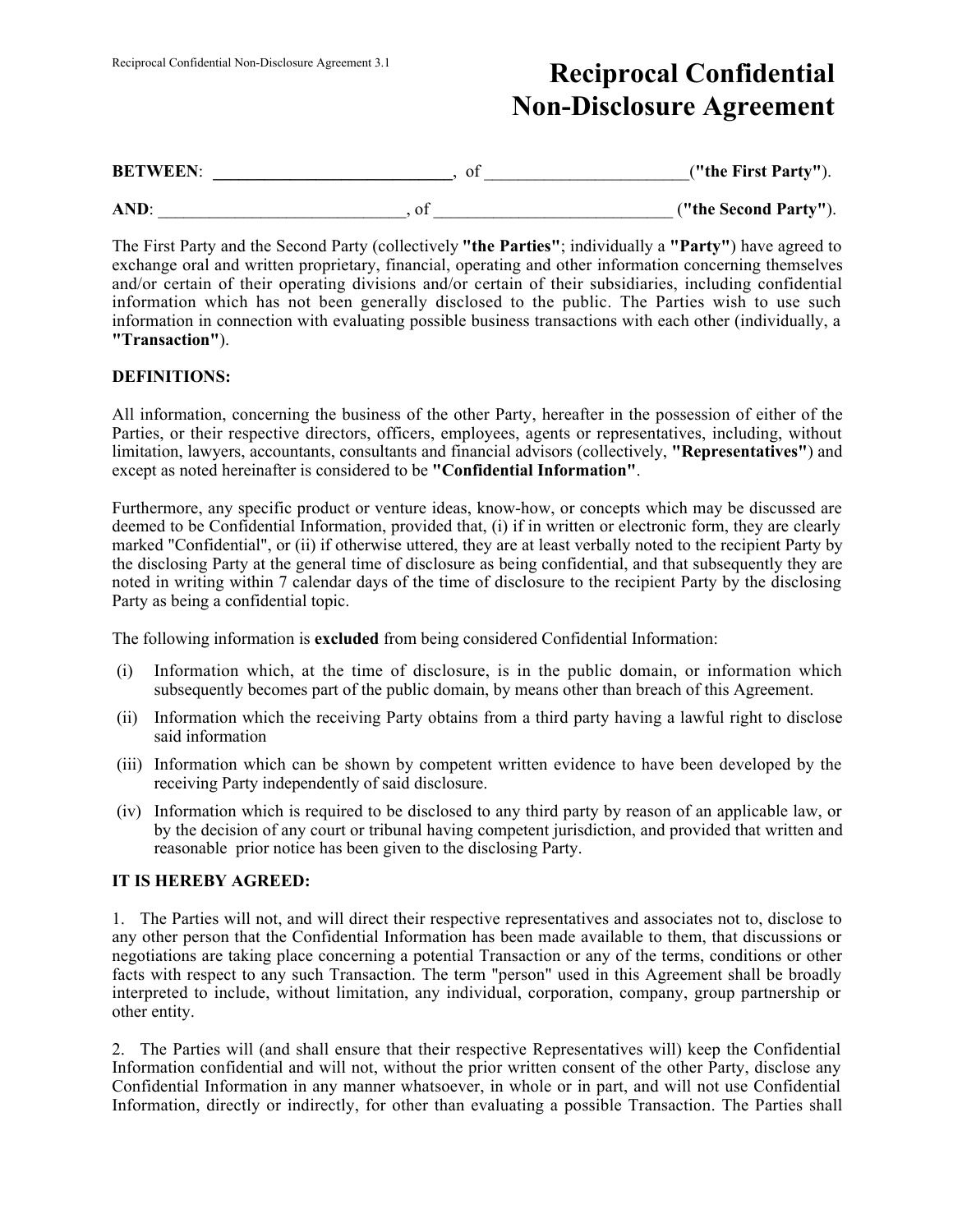make all reasonable, necessary or appropriate efforts to safeguard the Confidential Information from disclosure to anyone other than as permitted hereby.

3. Information or concepts which are discussed by either Party as an extrapolation of the Confidential Information disclosed are the property of the topic's disclosing Party. *For greater clarity, the discussion or invention of an extension to Confidential Information does not give the uttering Party intellectual property rights to that aspect of the topic unless the related Confidential Information is theirs.*

4. If either of the Parties determines that it does not wish to be involved in a Transaction, it will promptly advise the other Party of that fact, and if requested, each Party will promptly return to the other Party all documents furnished hereunder to it or its respective Representatives.

5. Each Party acknowledges and agrees that the other Party would not have an adequate remedy at law and would be irreparably harmed if any of the provisions of this Agreement were not performed in accordance with their specific terms or were otherwise breached. Accordingly, the Parties agree that either Party shall be entitled to injunctive relief to prevent breaches of this Agreement and to specifically enforce the terms and provisions hereof in addition to any other remedy to which it may be entitled at law or in equity.

6. No failures or delay by either Party in exercising any right, power or privilege under this Agreement shall operate as a waiver thereof nor shall any single or partial exercise thereof preclude any other or future exercise of any right, power or privilege hereunder.

### TERMINATION:

The obligations stipulated by this agreement shall continue in force for wears from the date of signing, unless otherwise extended or superceded by mutual agreement.

### GOVERNANCE:

This agreement shall be governed and construed in accordance with the laws of the Province of Ontario, Canada.

 $\mathcal{L}_\text{max} = \mathcal{L}_\text{max} = \mathcal{L}_\text{max} = \mathcal{L}_\text{max} = \mathcal{L}_\text{max} = \mathcal{L}_\text{max} = \mathcal{L}_\text{max} = \mathcal{L}_\text{max} = \mathcal{L}_\text{max} = \mathcal{L}_\text{max} = \mathcal{L}_\text{max} = \mathcal{L}_\text{max} = \mathcal{L}_\text{max} = \mathcal{L}_\text{max} = \mathcal{L}_\text{max} = \mathcal{L}_\text{max} = \mathcal{L}_\text{max} = \mathcal{L}_\text{max} = \mathcal{$ 

Understood and agreed to by:

Authorized Representative of the First Party. Date

 $\mathcal{L}_\text{max} = \mathcal{L}_\text{max} = \mathcal{L}_\text{max} = \mathcal{L}_\text{max} = \mathcal{L}_\text{max} = \mathcal{L}_\text{max} = \mathcal{L}_\text{max} = \mathcal{L}_\text{max} = \mathcal{L}_\text{max} = \mathcal{L}_\text{max} = \mathcal{L}_\text{max} = \mathcal{L}_\text{max} = \mathcal{L}_\text{max} = \mathcal{L}_\text{max} = \mathcal{L}_\text{max} = \mathcal{L}_\text{max} = \mathcal{L}_\text{max} = \mathcal{L}_\text{max} = \mathcal{$ 

Authorized Representative of the Second Party. Date